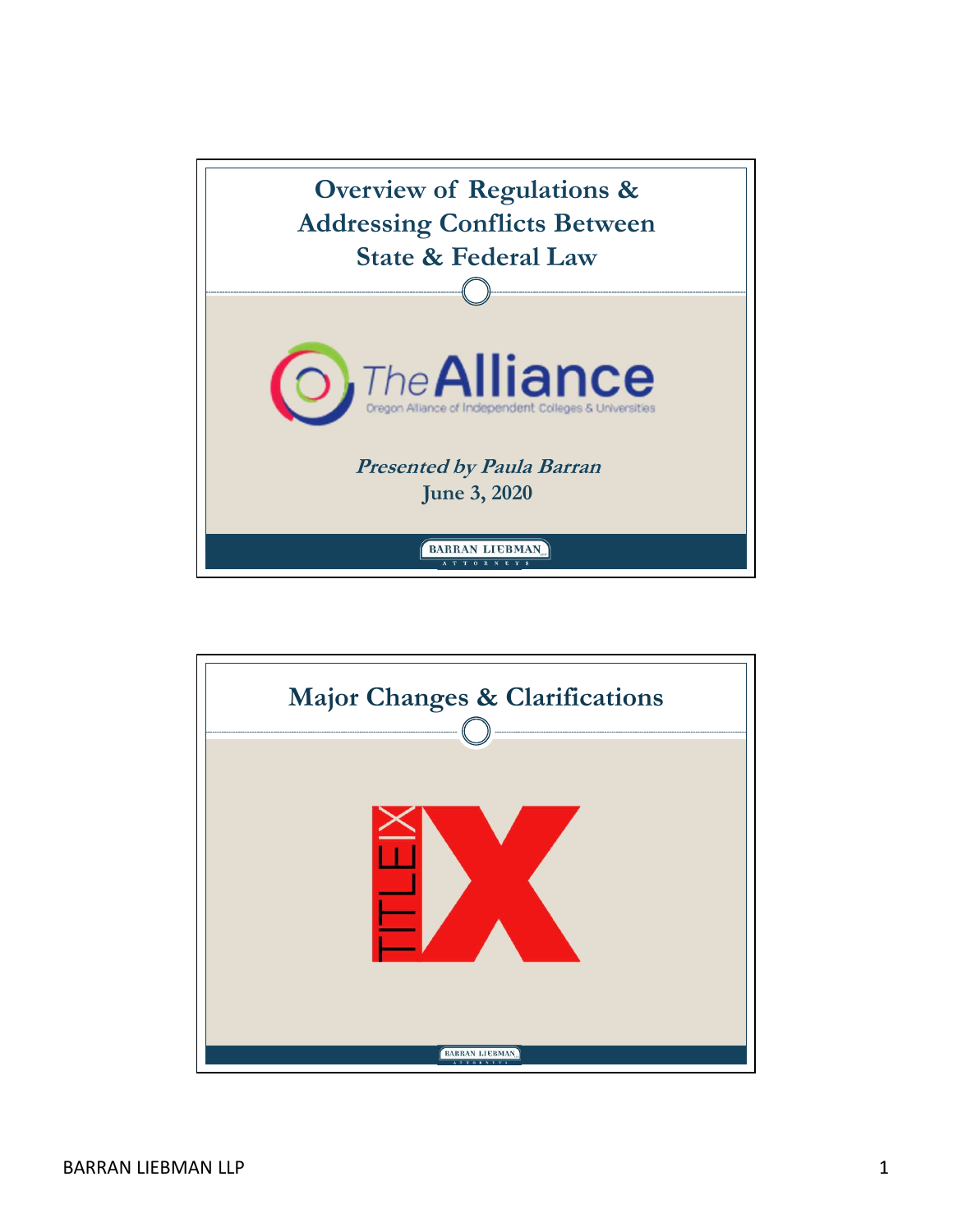

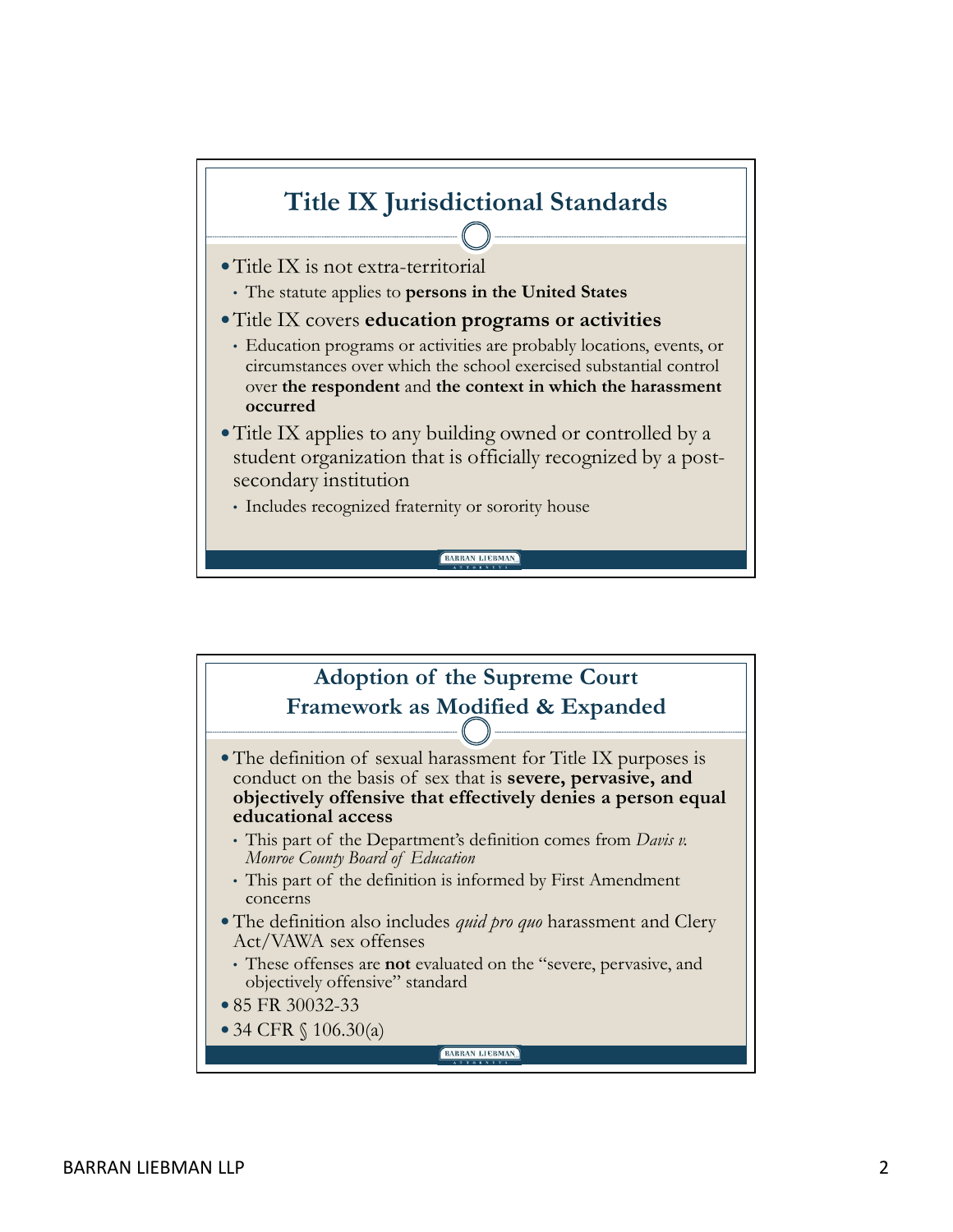

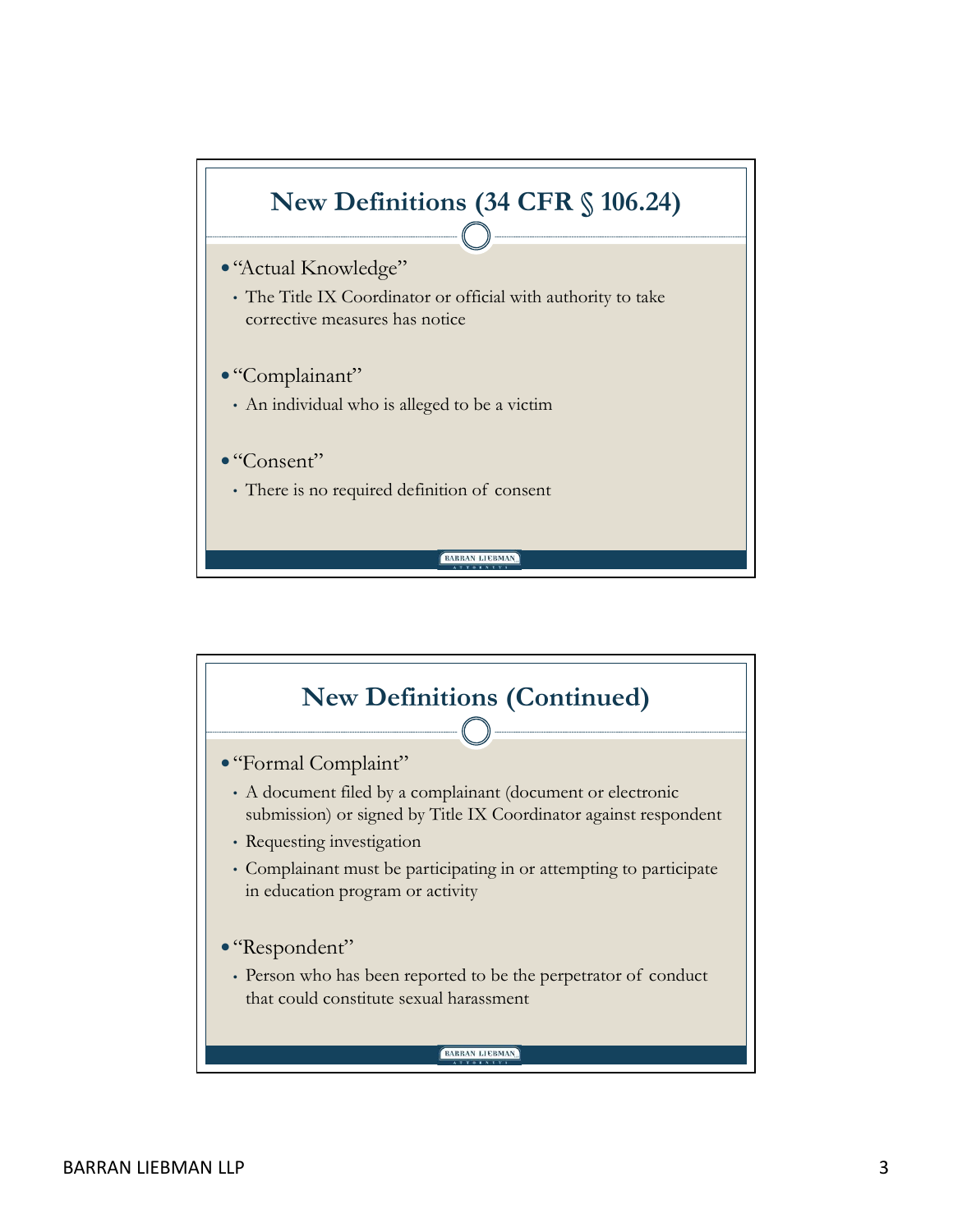

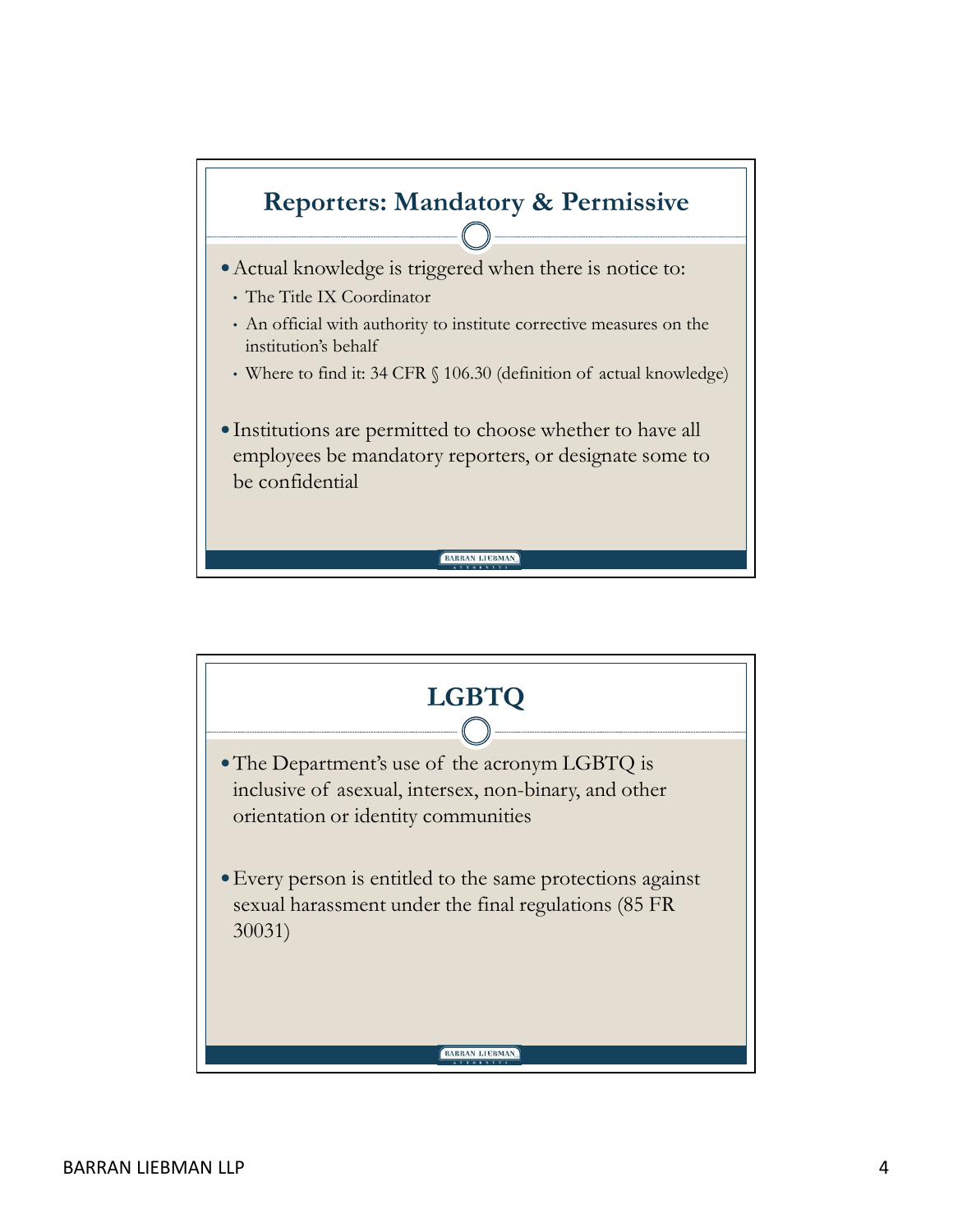

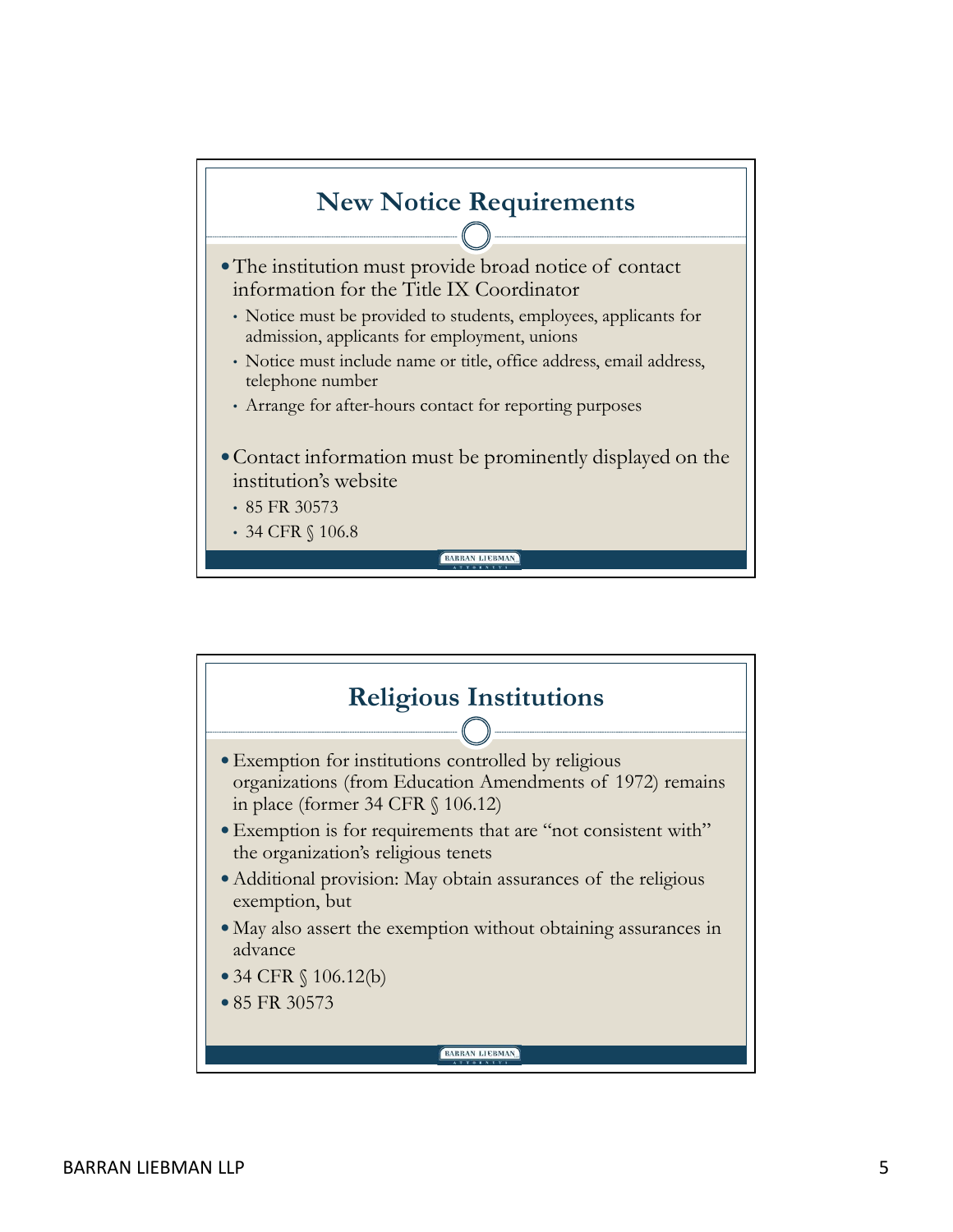

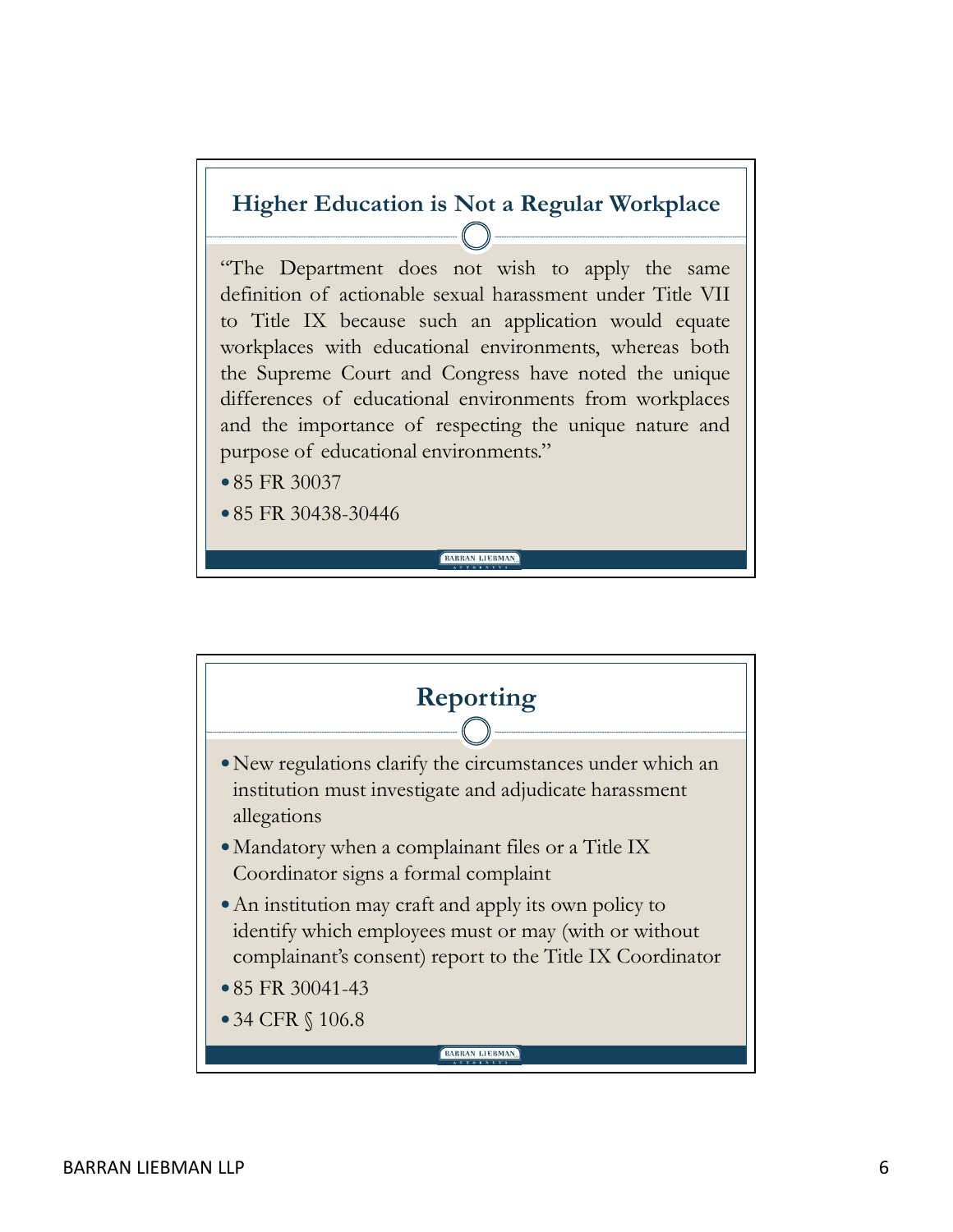

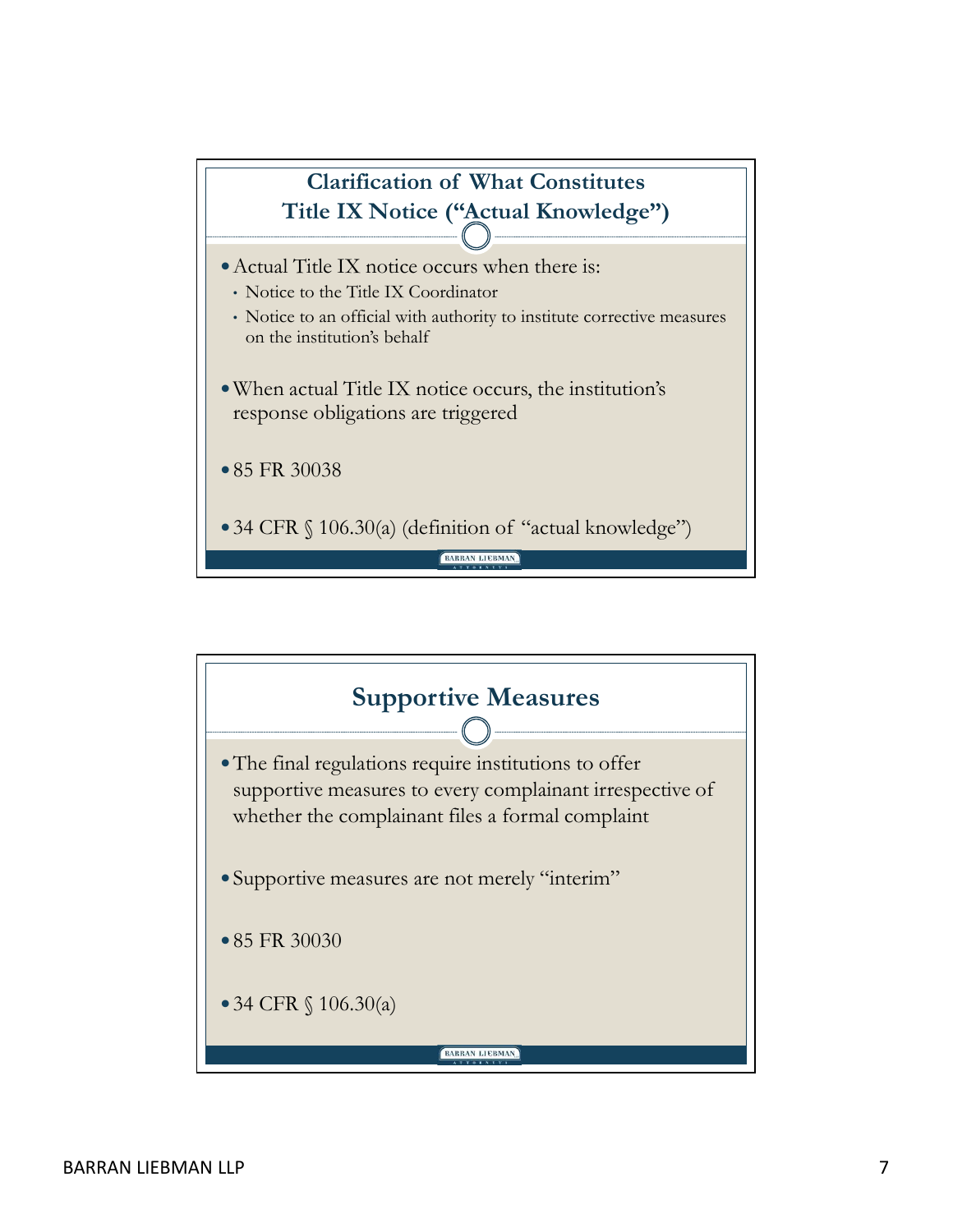

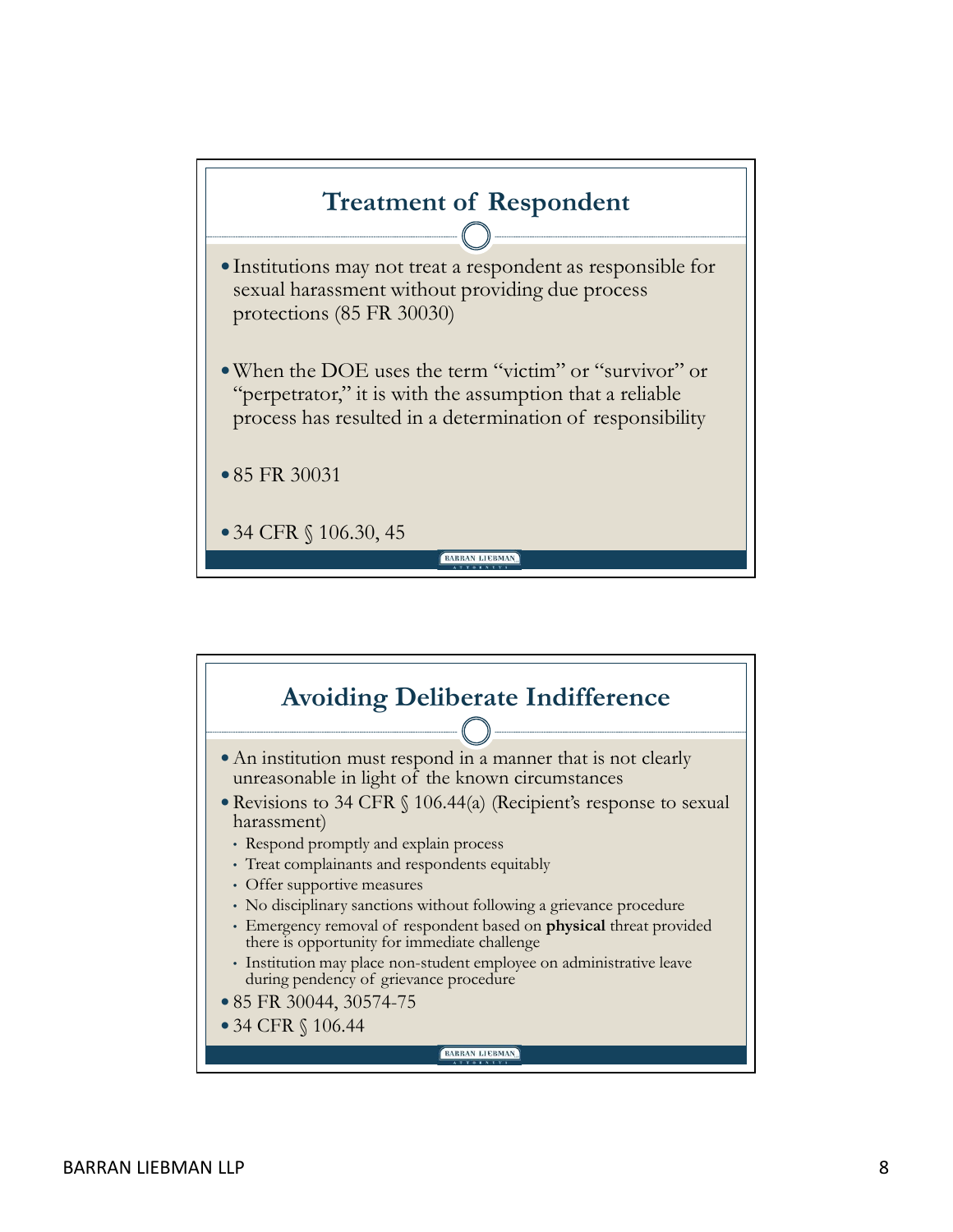

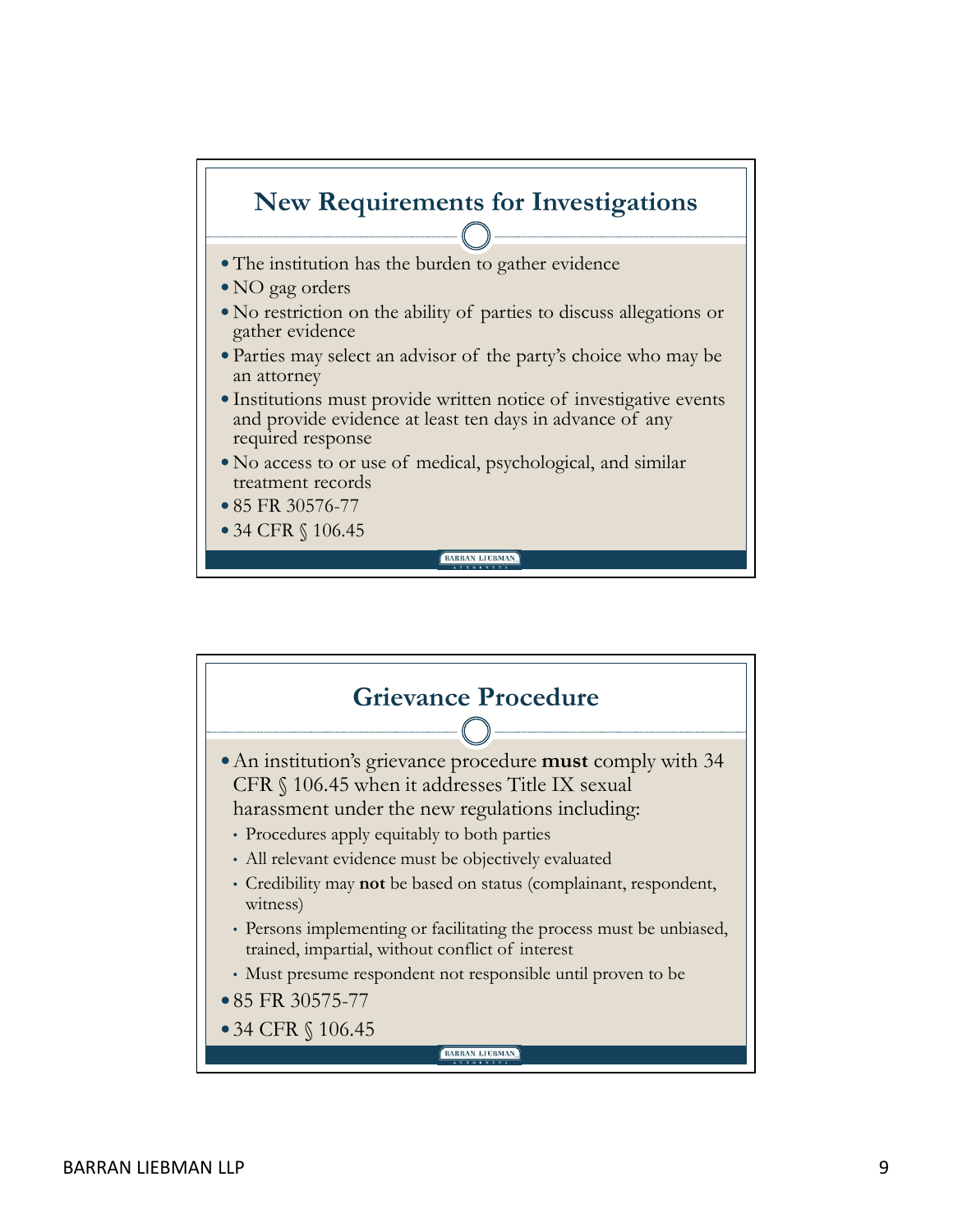

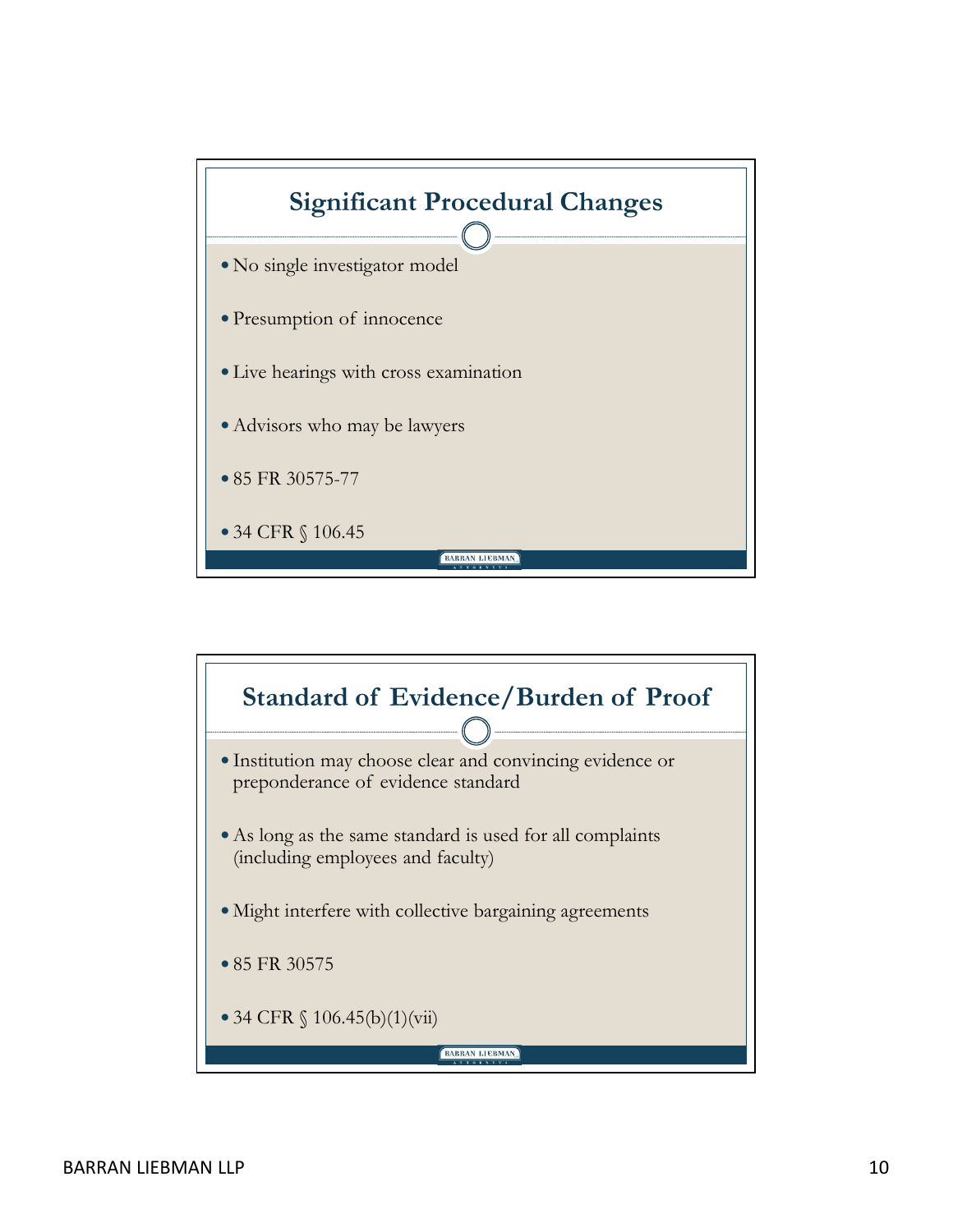

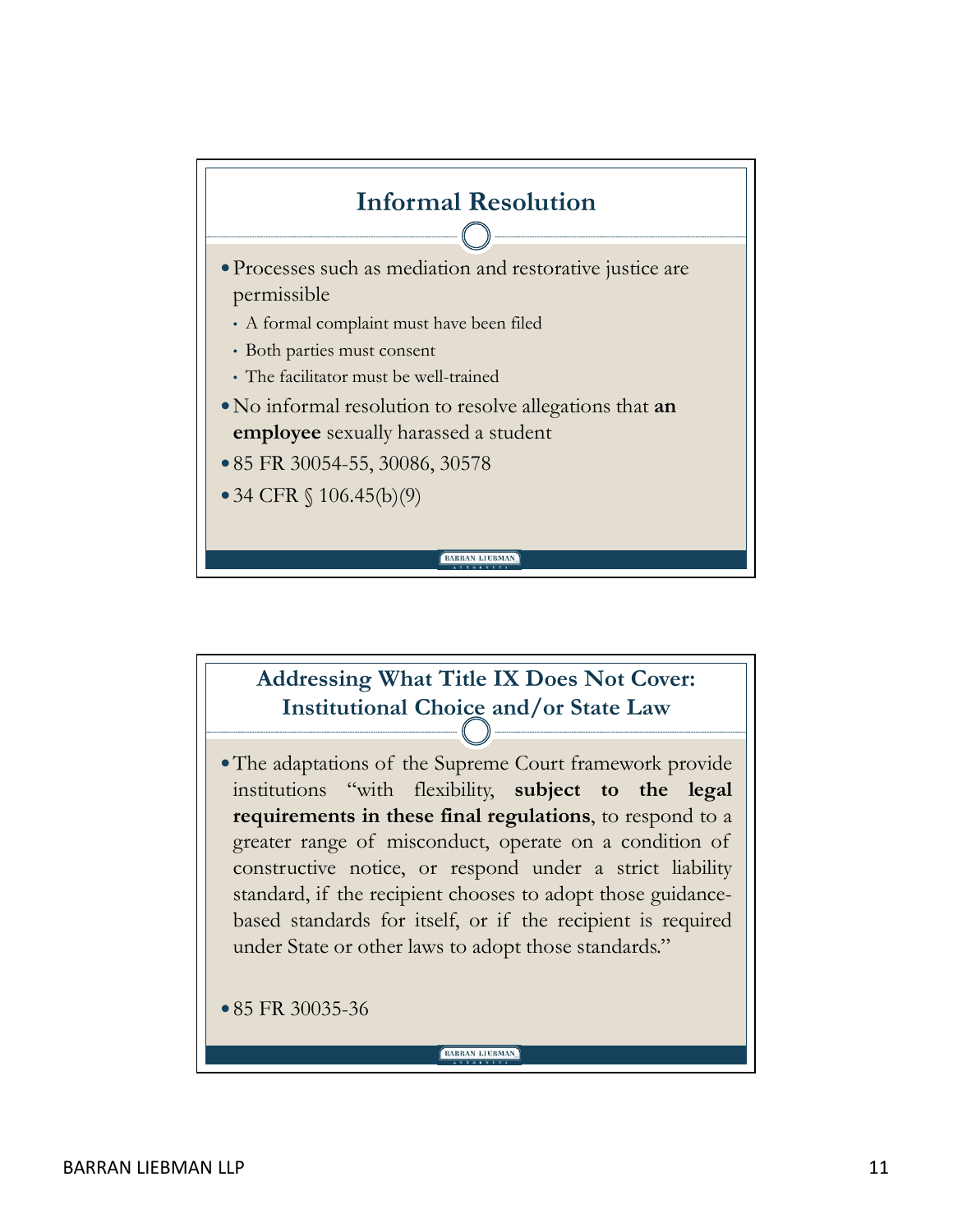

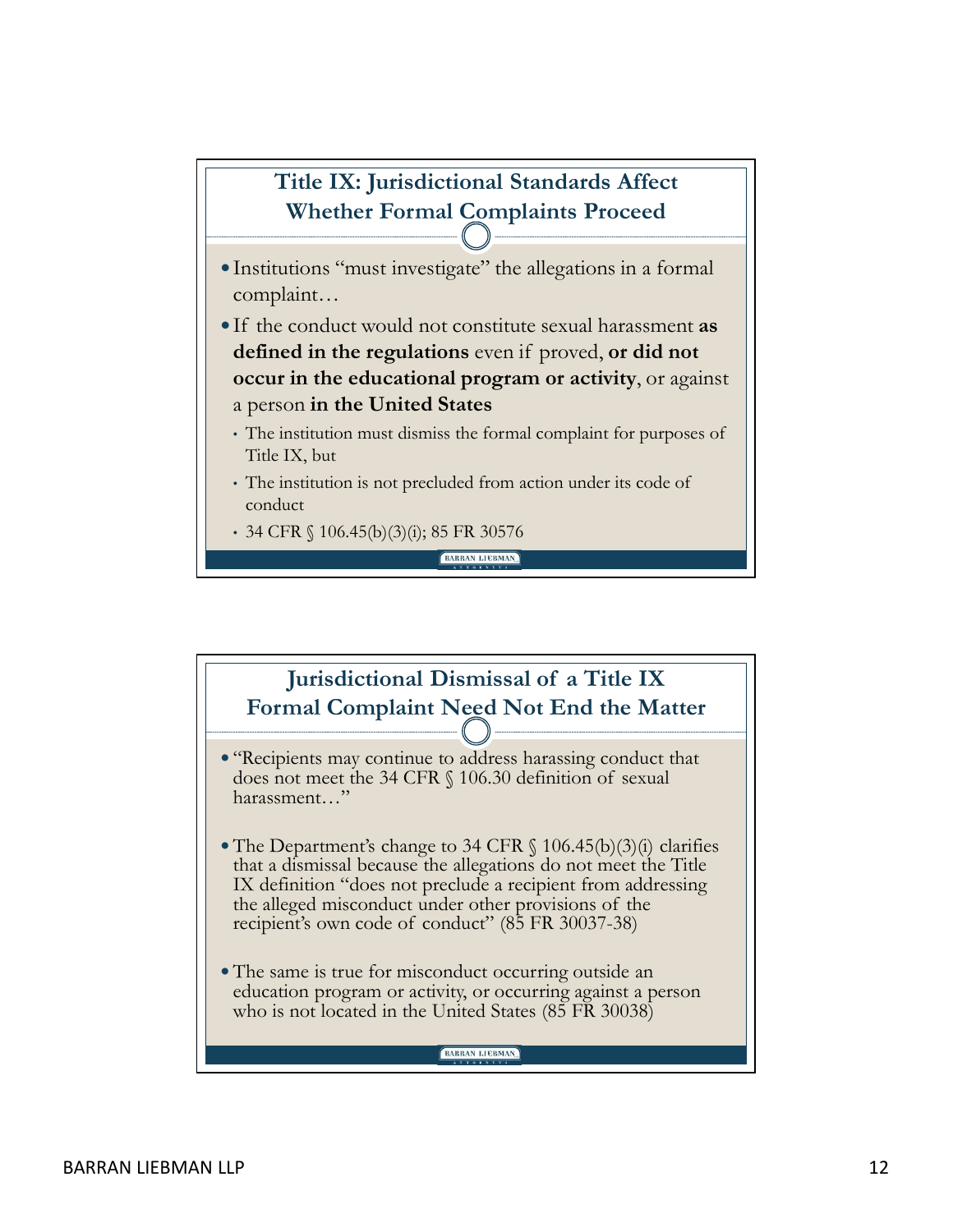

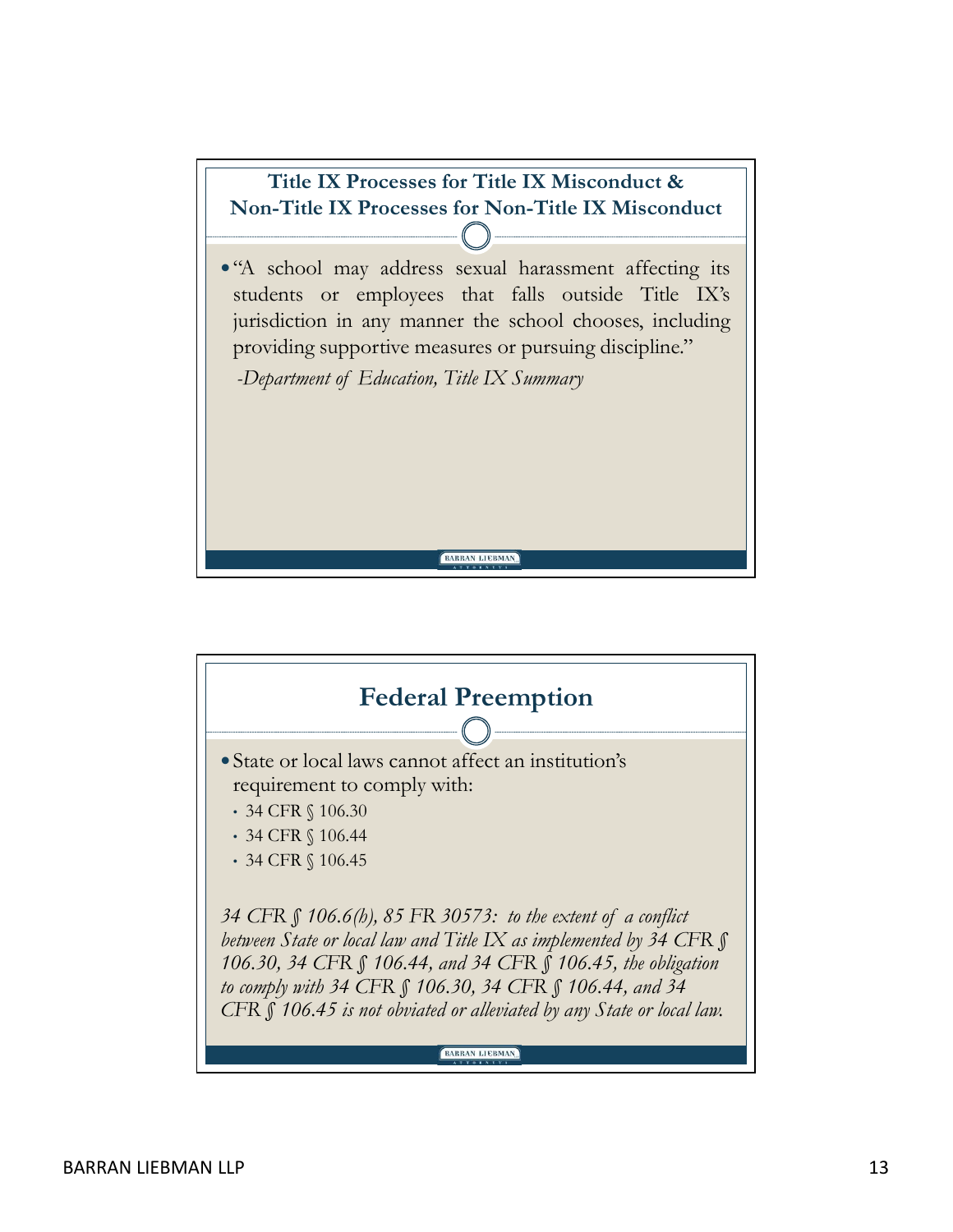

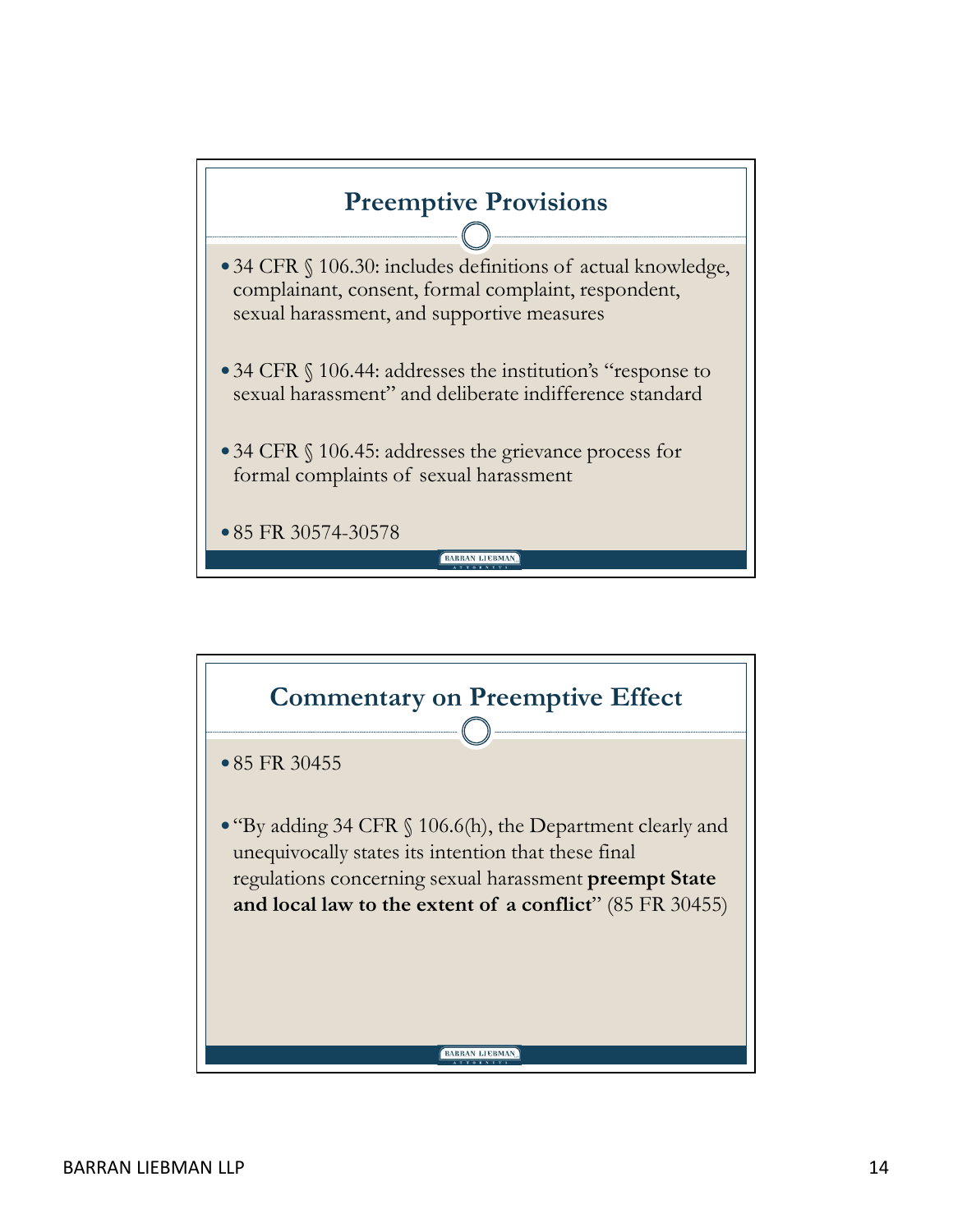

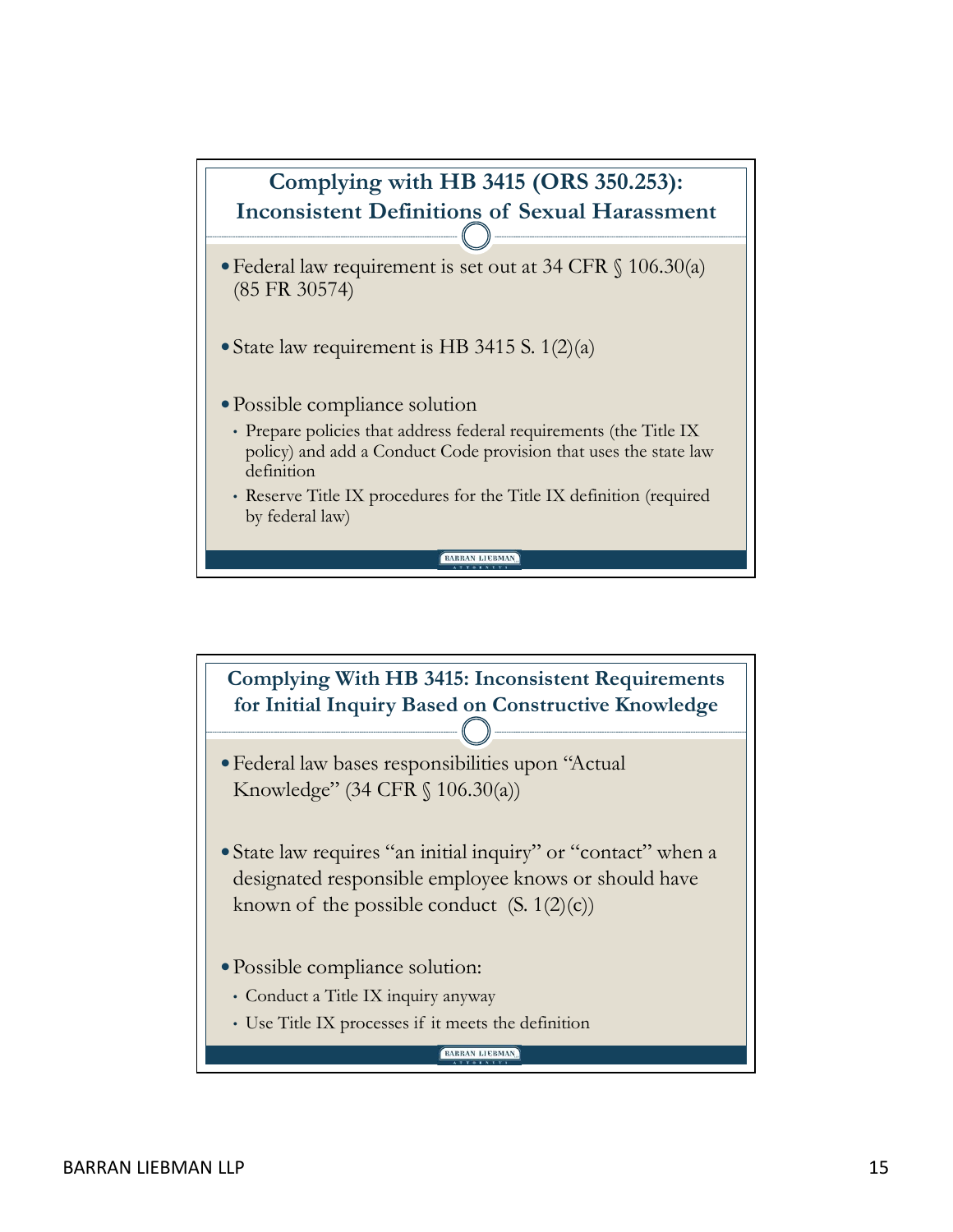## Complying With HB 3415 (ORS 350.253): Inconsistent Geographical Jurisdiction Federal law requires Title IX procedures if the conduct<br>
Federal law requires Title IX procedures if the conduct<br> **C**<br>
Federal law requires Title IX procedures if the conduct<br>
and the location meet Title IX standards<br>
Appl • Complying With HB 3415 (ORS 350.253):<br>• Inconsistent Geographical Jurisdiction<br>Federal law requires Title IX procedures if the conduct<br>and the location meet Title IX standards<br>• Applying the federal law definition of sex Complying With HB 3415 (ORS 350.253):<br>
Inconsistent Geographical Jurisdiction<br>
• Federal law requires Title IX procedures if the conduct<br>
and the location meet Title IX standards<br>
• Applying the federal law definition of s Complying With HB 3415 (ORS 350.253):<br>
Inconsistent Geographical Jurisdiction<br>
• Federal law requires Title IX procedures if the conduct<br>
and the location meet Title IX standards<br>
• Applying the federal law definition of s Complying With HB 3415 (ORS 350.253):<br>
Inconsistent Geographical Jurisdiction<br>
• Federal law requires Title IX procedures if the conduct<br>
and the location meet Title IX standards<br>
• Applying the federal law definition of s

- and the location meet Title IX standards
	-
	- institution exercised substantial control
	- In the United States
- 
- 
- conduct code

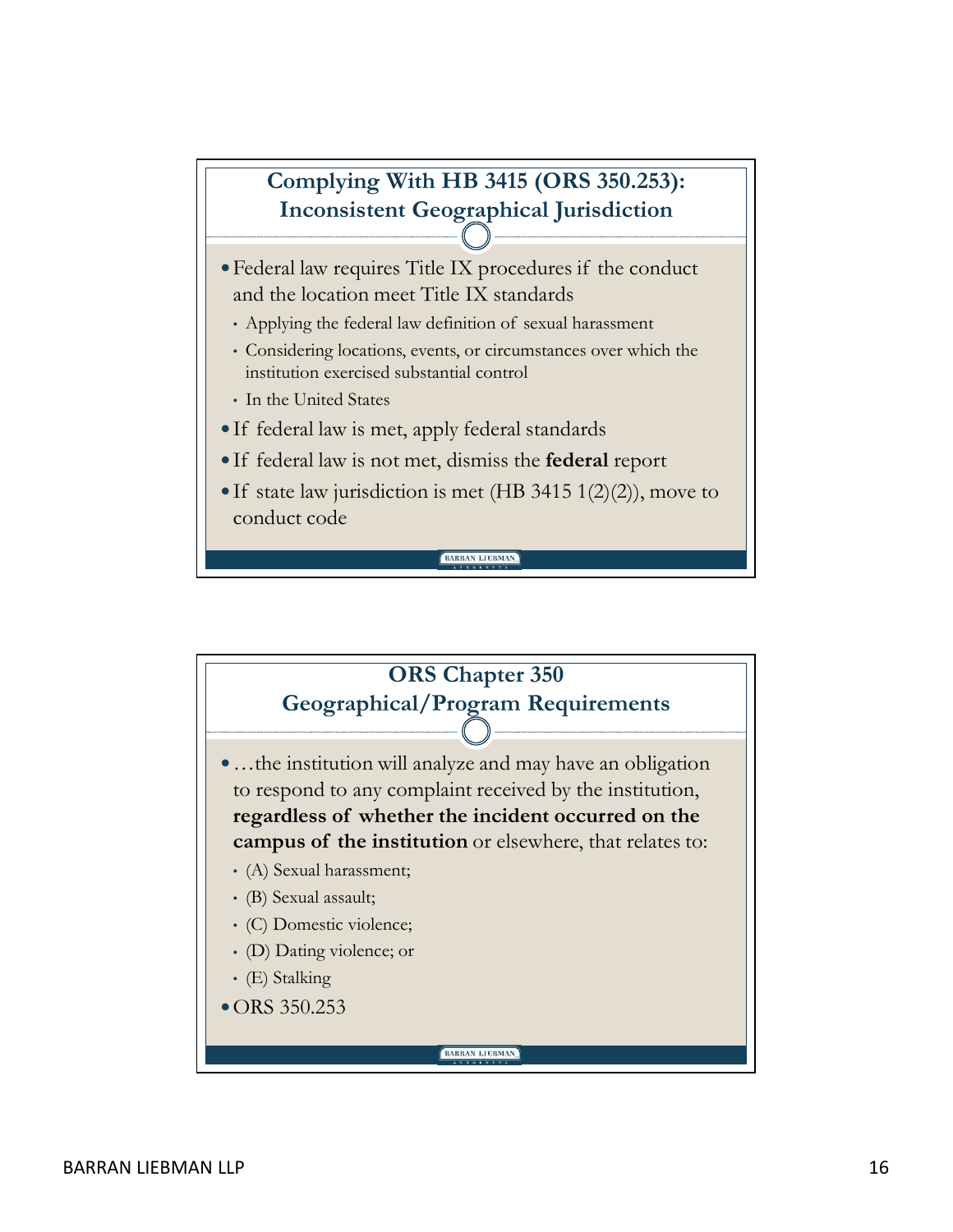

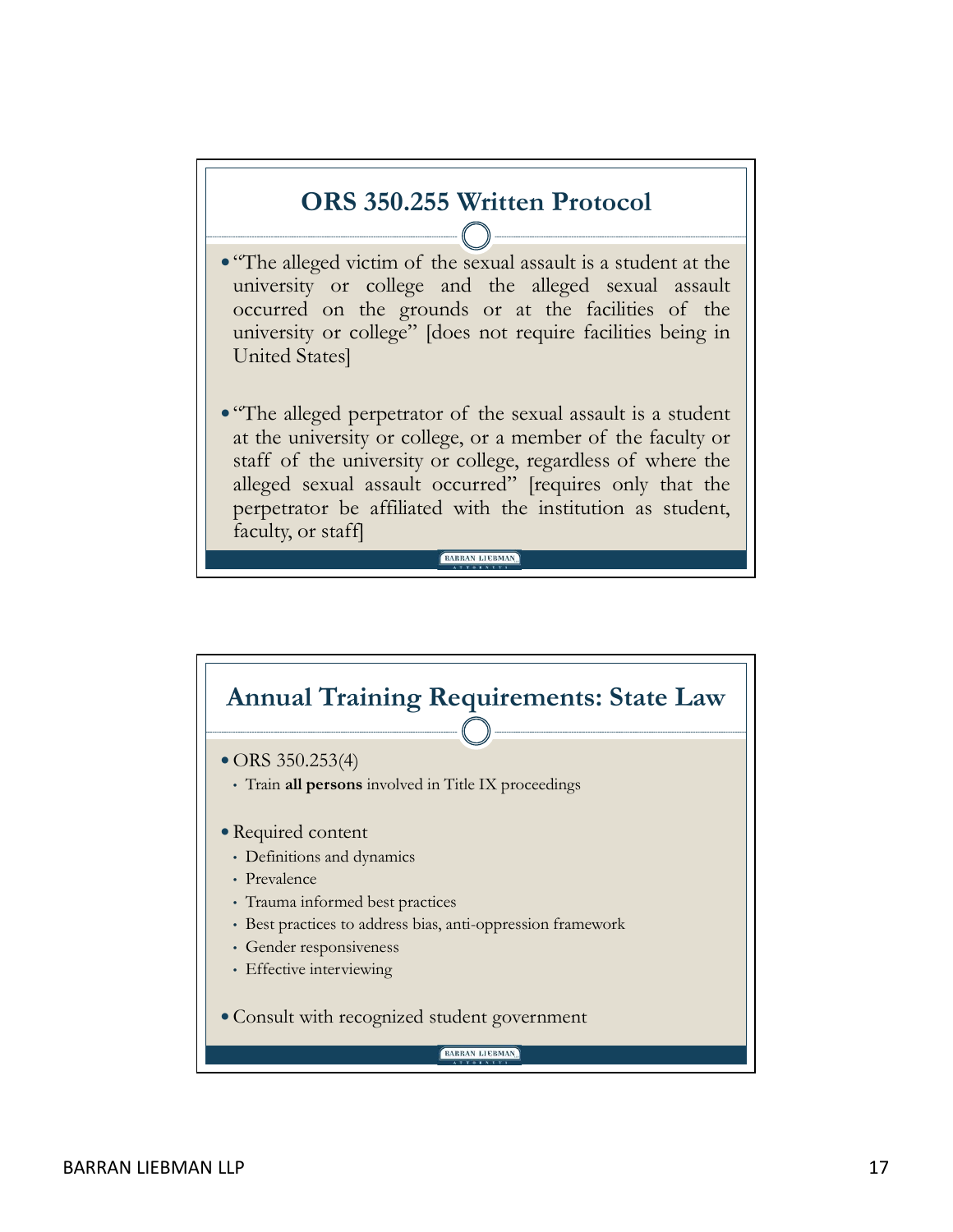

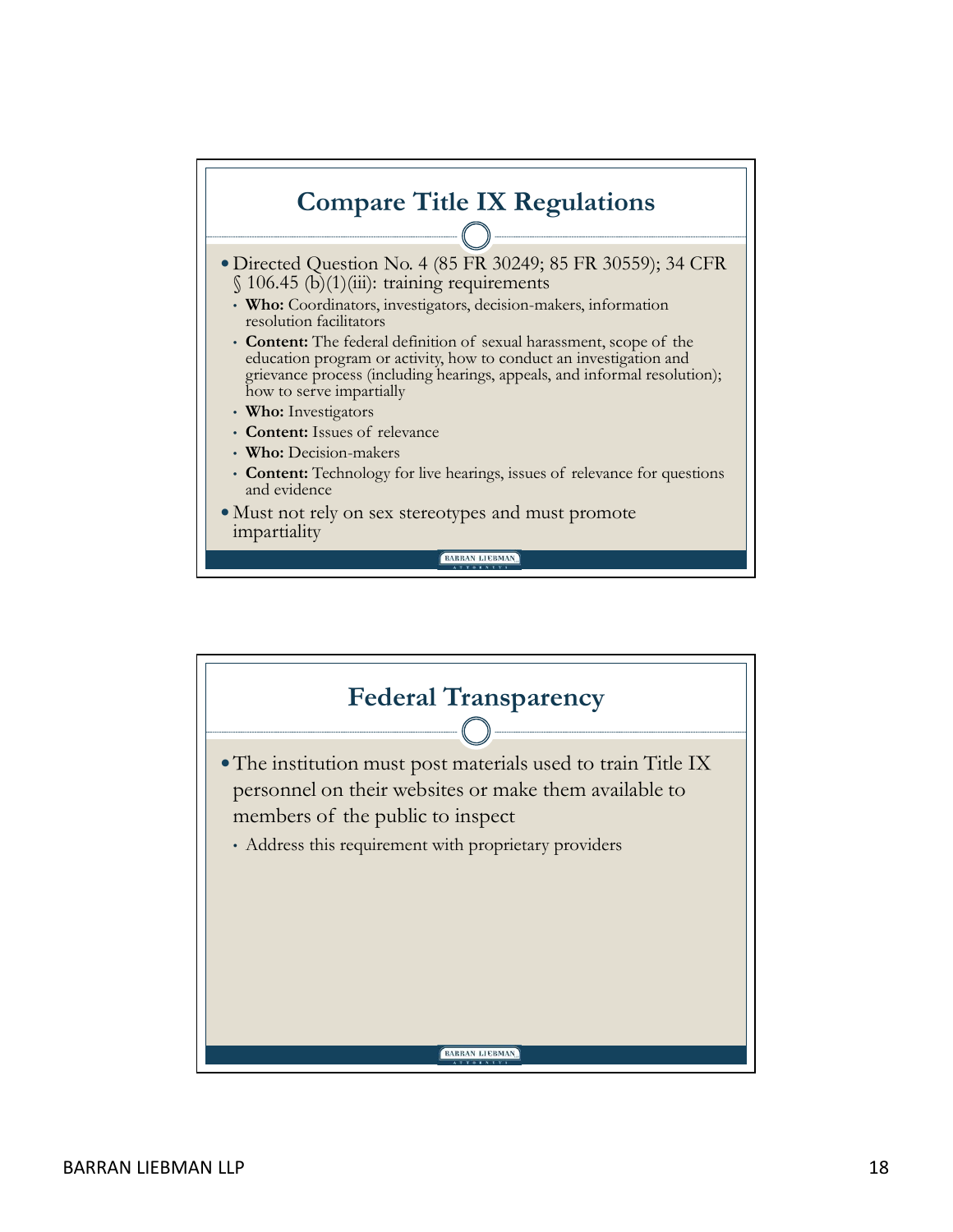

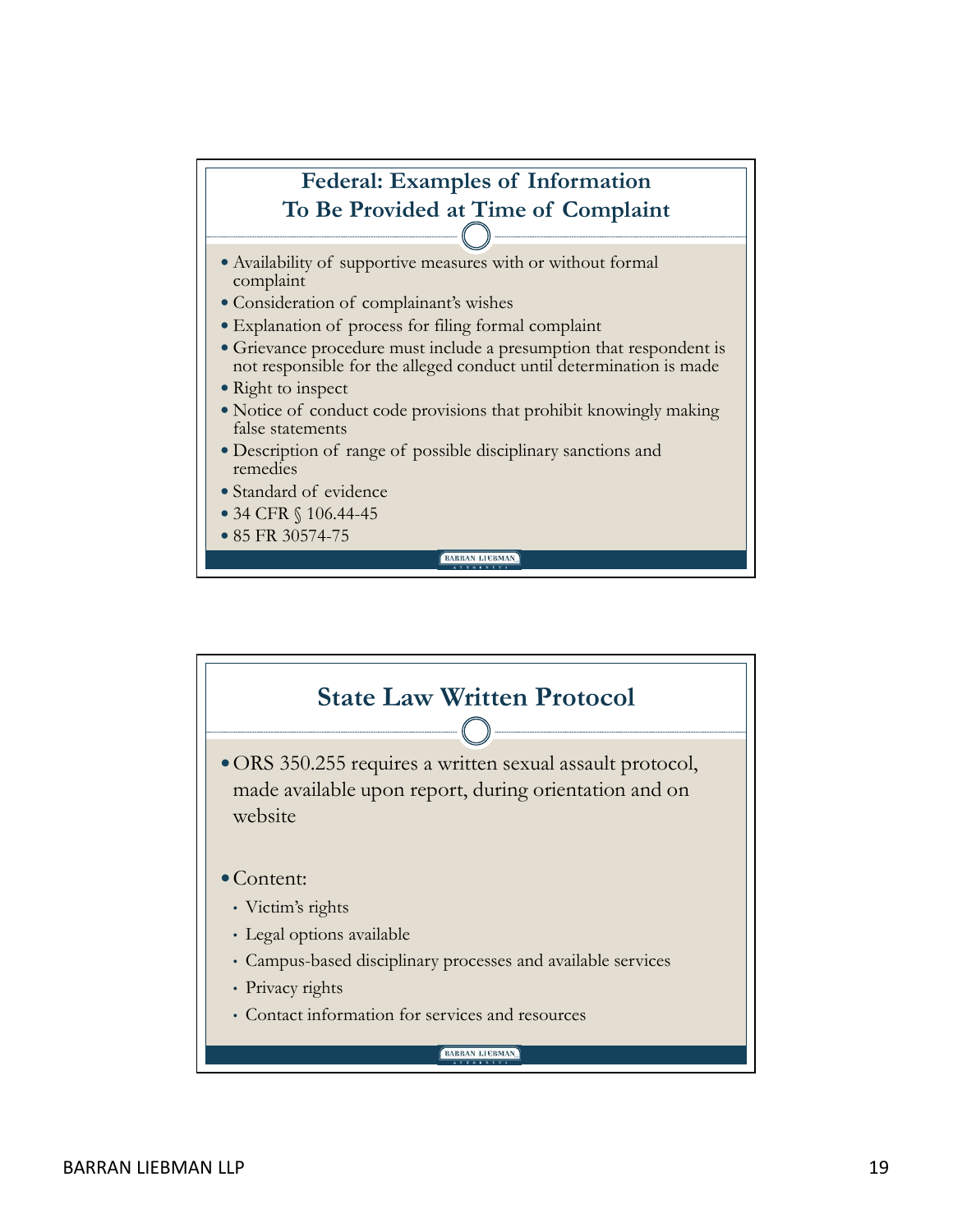## Retaliation Provisions

- Retaliation Provisions<br>
34 CFR § 106.71 (85 FR 30578): "...charges against an<br>
individual for code of conduct violations that do not<br>
involve sex discrimination or sexual harassment, but arise<br>
out of the same facts or cir **individual for code of conduct violation**<br>**individual for code of conduct violations that do not**<br>involve sex discrimination or sexual harassment, but arise<br>out of the same facts or circumstances as a report or<br>complaint involve sex discrimination or sexual harassment, but arise **Retaliation Provisions**<br> **CER** § 106.71 (85 FR 30578): "...charges against an individual for code of conduct violations that do not involve sex discrimination or sexual harassment, but arise out of the same facts or circu **Retaliation Provisions**<br>34 CFR § 106.71 (85 FR 30578): "...charges against an<br>individual for code of conduct violations that do not<br>involve sex discrimination or sexual harassment, but arise<br>out of the same facts or circu Retaliation Provisions<br>
CHE STACK CONTER CONSIDE 34 CFR S106.71 (85 FR 30578): "...charges against an<br>
individual for code of conduct violations that do not<br>
involve sex discrimination or sexual harassment, but arise<br>
out interfering with any right or privilege secured by title IX or this part, constitute retaliation."
- Compare ORS 350.257 (no threat to influence decision regarding reporting or participation in investigation)

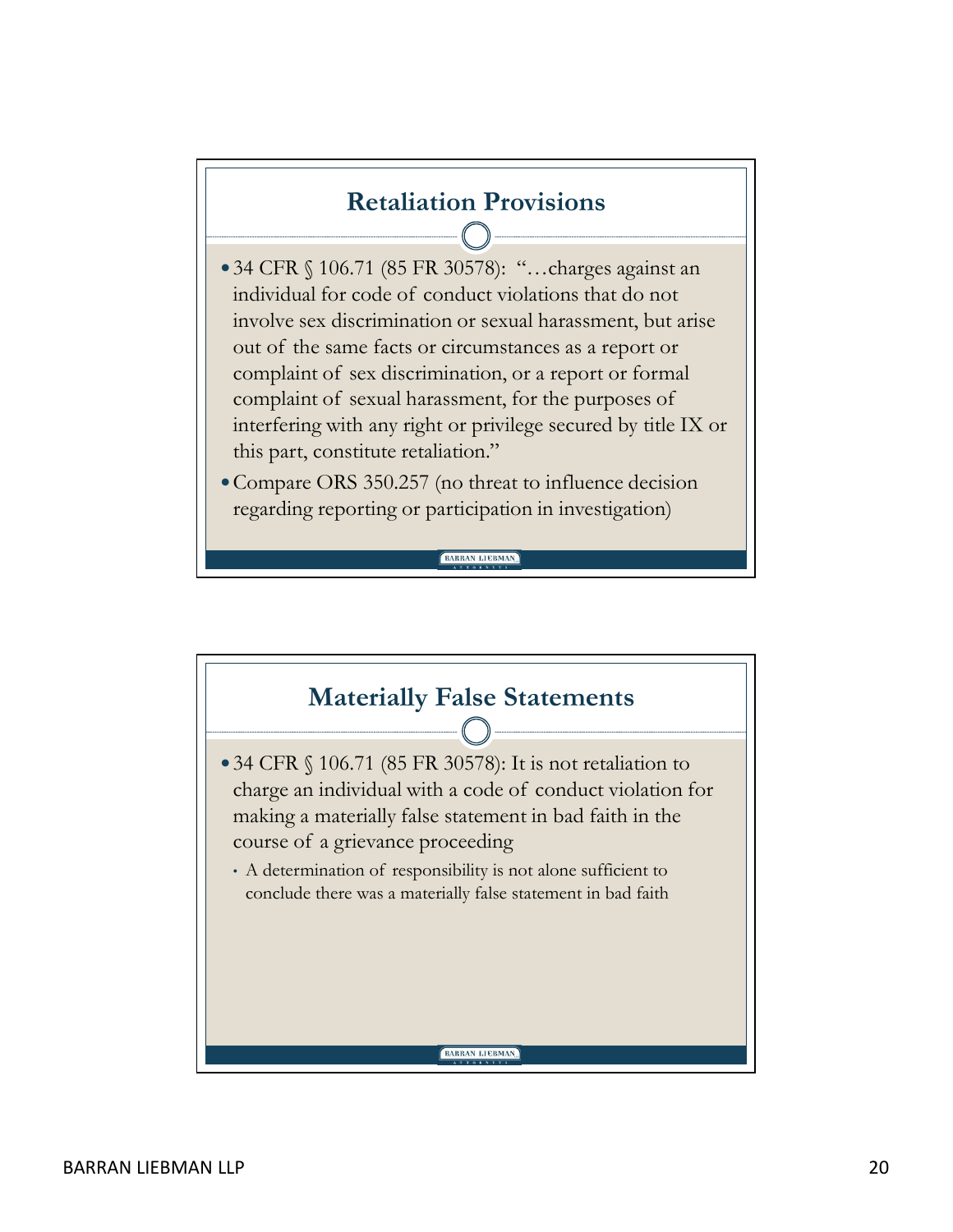## Confidentiality

- 
- Institutions must keep confidential:
- Confidentiality<br>
■34 CFR § 106.71 (85 FR 305.78)<br>
■Institutions must keep confidential:<br>
↑ The identity of any individual who has made a report or complaint<br>
of sex discrimination, including any individual who has made a<br> **Confidentiality**<br> **Confidentiality**<br> **34 CFR** § 106.71 (85 FR 305.78)<br>
Institutions must keep confidential:<br>
• The identity of any individual who has made a report or complaint<br>
of sex discrimination, including any indivi **Confidentiality**<br> **Confidentiality**<br>
4 CFR § 106.71 (85 FR 305.78)<br>
astitutions must keep confidential:<br>
The identity of any individual who has made a report or complaint<br>
of sex discrimination, including any individual w report or files a formal complaint of sexual harassment, any complainant, any individual who has been reported to be the **Confidentiality**<br> **Confidentiality**<br> **Confidentiality**<br> **Confidential:**<br>
The identity of any individual who has made a report or complaint<br>
of sex discrimination, including any individual who has made a<br>
report or files a witness… **Confidentiality**<br>
4 CFR § 106.71 (85 FR 305.78)<br>
nstitutions must keep confidential:<br>
The identity of any individual who has made a report or complaint<br>
of sex discrimination, including any individual who has made a<br>
repo
- Except as may be permitted by FERPA or as required by law, or to

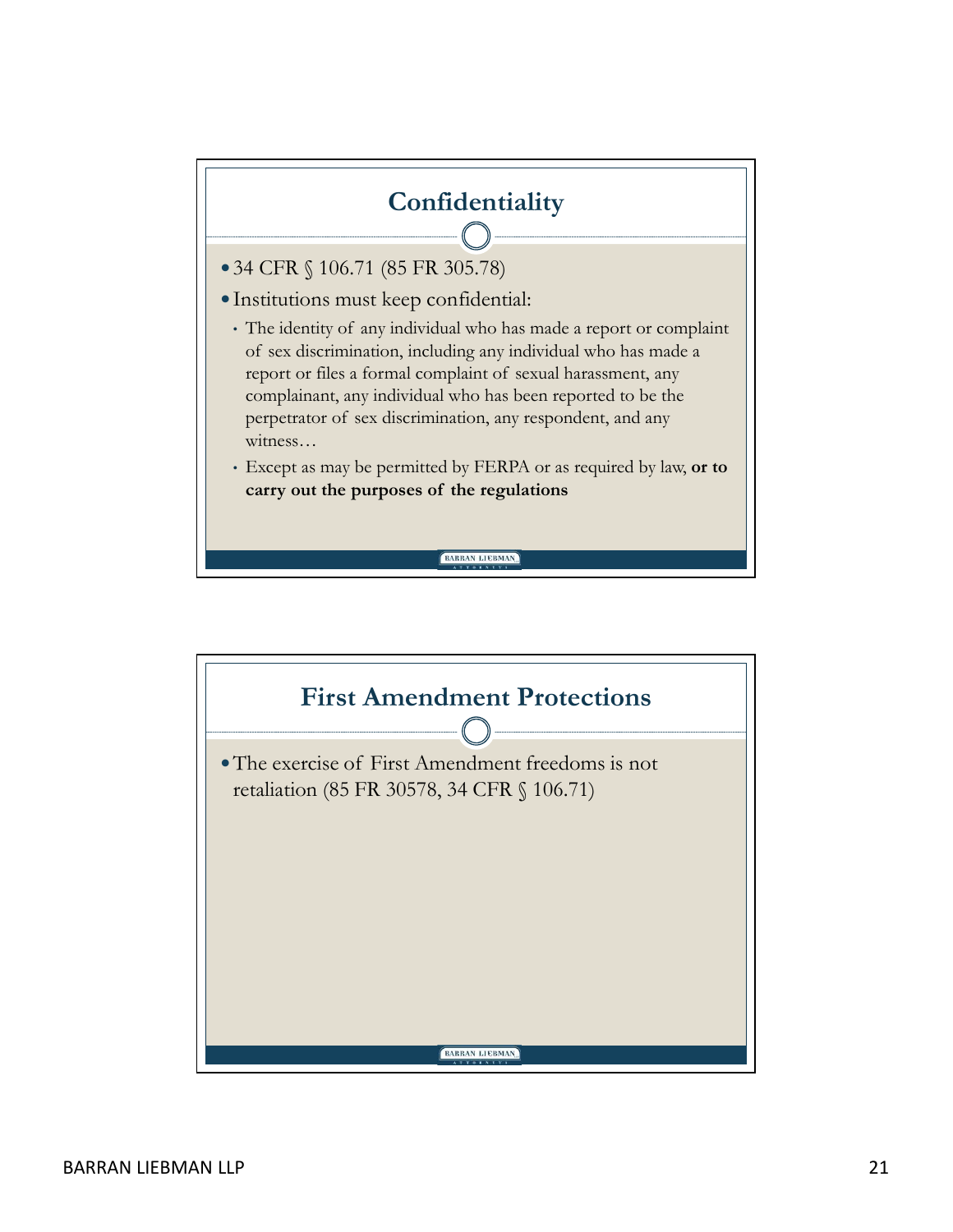## COVID-19 & Title IX

**COVID-19 & Title IX**<br> **COVID-19 & Title IX**<br> **COVID-19 & Title IX**<br> **COVID-19 & Title IX**<br> **COVID** exerces in the same manner as they typically would.<br>
Institutions may not, however, adopt a blanket policy putting all<br>
in **COVID-19 & Title IX**<br>
"The Department understands that, during this national<br>
emergency, postsecondary institutions may not be able to<br>
provide services in the same manner as they typically would.<br>
Institutions may not, h **COVID-19 & Title IX**<br>
"The Department understands that, during this national<br>
emergency, postsecondary institutions may not be able to<br>
Institutions may not, however, adopt a blanket policy putting all<br>
Institutions are p **COVID-19 & Title IX**<br>
"The Department understands that, during this national<br>
emergency, postsecondary institutions may not be able to<br>
Institutions may not, however, adopt a blanket policy putting all<br>
Institutions may n investigations or proceedings on hold until campuses resume **COVID-19 & Title IX**<br> **COVID-19 & Title IX**<br> **Covident interstants** that, during this national<br>
emergency, postsecondary institutions may not be able to<br>
provide services in the same manner as they typically would.<br>
Insti **COVID-19 & Title IX**<br> **COVID-19 & Title IX**<br> **COVID-19 & Title IX**<br> **Complainting** this national<br>
provide services in the same manner as they typically would.<br>
Institutions may not, however, adopt a blanket policy putting faith effort (and document the steps the institution took) to **COVID-19 & Title IX**<br>
"The Department understands that, during this national<br>
emergency, postsecondary institutions may not be able to<br>
provide services in the same manner as they typically would.<br>
Institutions may not, h **COVID-19 & Title IX**<br> **COVID-19 & Title IX**<br> **Configure 10**<br> **Configure 10**<br> **Configure 10**<br> **Configure 10**<br> **Configure 10**<br> **Configure 10**<br> **Configure 10**<br> **Configure 10**<br> **Configure 10**<br> **Configure 10**<br> **Configure 10**<br> and to conduct fair, impartial investigations of student and **COVID-19 & Title IX**<br> **COVID-19 & Title IX**<br> **COVID-19 & Title IX**<br> **Employer** consider institutions may not be able to<br>
provide services in the same manner as they typically would.<br>
Institutions may not, however, adopt a **COVID-19 & Title IX**<br>
"The Department understands that, during this national<br>
emergency, postsecondary institutions may not be able to<br>
Institutions are not the same manner as they typically would.<br>
Institutions or proce **Example 19 COVID-19 & Title IX**<br> **The Department understands that, during this national**<br>
emergency, postsecondary institutions may not be able to<br>provide services in the same manner as they typically would.<br>Institutions

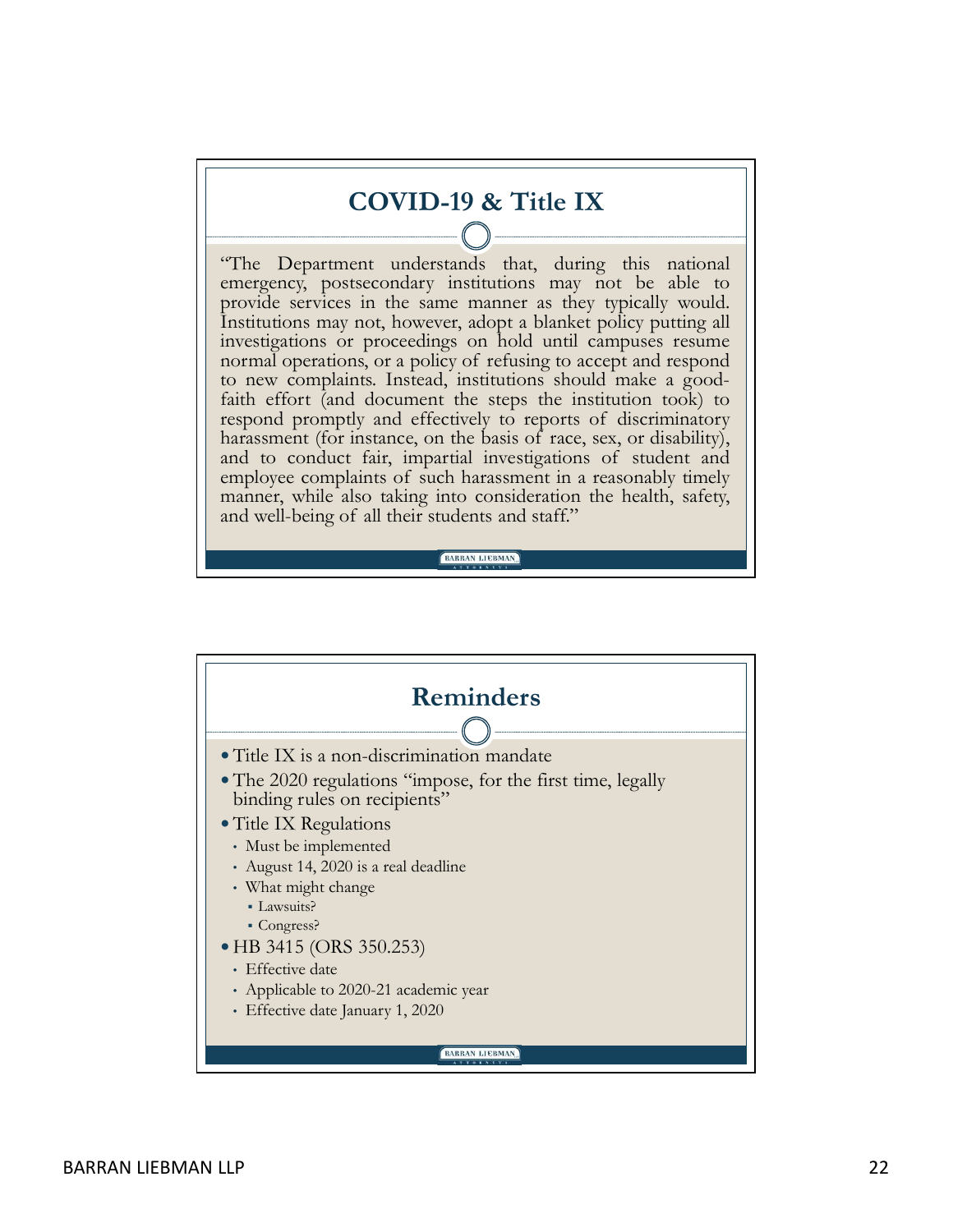